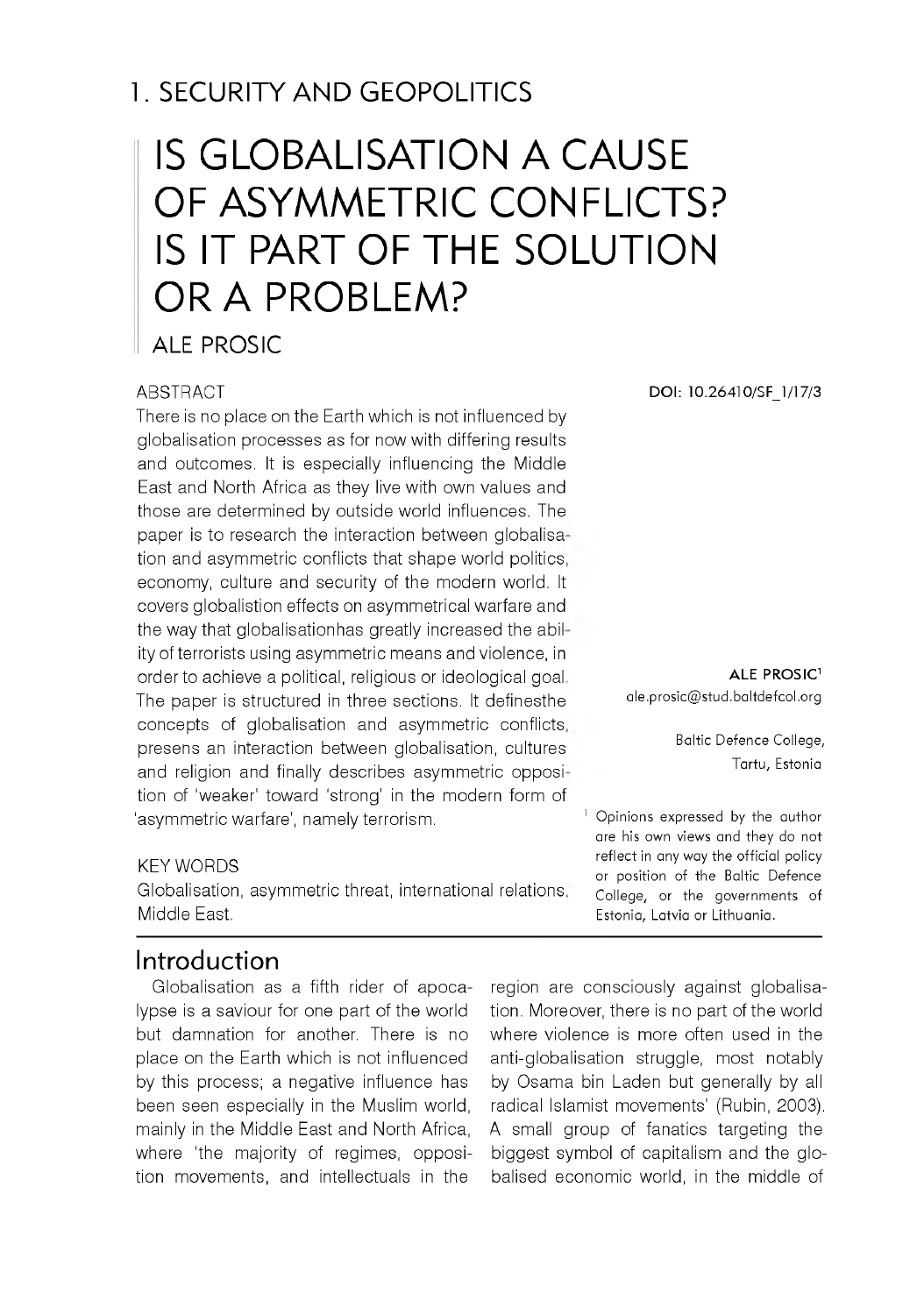the day, flying through the well-defended airspace, changed the world security and sent a strong message to the creators of globalisation.

The aim of the paper is to study the interaction of the two phenomena that shape world politics, economy, culture and security of the modern world - globalisation and asymmetric conflict. It also studies the globalisationeffects on asymmetrical warfare and the way how globalisationhas greatly increased the ability of terroristsusing asymmetric meansand violence in order to achieve a political, religious or ideological goal. This paperargues that globalisation has caused asymmetric conflicts. This problem raises questions about the effects of globalisation on the world. To give a credible answer, this paper will cover some of questions, e.g.: What is an undesirable and dark side of globalisation? How does the Middle East experienceglobalisation? Does globalisation have overlapping ties with Westernisation or Americanisation, the process which causes conflict between western and eastern culture? Is globalisation a major threat to Muslim tradition and religion? Does globalisation cause and facilitate terrorism? The term globalisation is a very broad term, however for the purpose of this research, it is viewed strictly in terms of a relevant conflict generator. It focuses more specifically on the dark side of globalisation that causes conflicts, both externally and internally. The hypothesis suggested here is thatglobalisation is a bleary process, the saviour for one part of the world but damnation for another, and with its negative effects and one-way direction and global injustice, it causes asymmetric conflicts, terrorism and becomes a problem for the global security. The paper is structured in three sections. Firstly, it briefly defines the rather confusing and misleading concepts of globalisation and

asymmetric conflict. Then, the second part shows an interaction between globalisation, cultures and religion. The third part of the paper describes asymmetric opposition of 'weaker' toward 'strong' in the modern form of 'asymmetric warfare', and terrorism.

# A 'dark side' of globalisation

Globalisation is not only a process; it is a series of uneven and contradictory processes including political, economic, cultural and technological segment. It does not advocate the only ideology of the free market. It strives to change our lives, culture, and tradition as well as local norms, making a global cosmopolitan society. Kirshner argues that 'the powerful and indefatigable economic, political, and cultural pressures associated with globalisation give rise to new conflicts between groups' (Kirshner, 2006, 8). This process strikes social cohesion and political integration. It impacts cultural barriers that divide people. There is greed, lust for power, profit and control of the rest of the world, western countries and big corporations are widening the gap between the rich and poor. Furthermore, this process is also called a neoliberal ideology for development, led by International Monetary Fund and the World Bank, 'deepens inequality between nations on a global scale, resulting in increased global insecurity through a growing sense of injustice and grievance that may lead to rebellion and radicalisation' (Poku and Therkelsen, 2013, 231).

It is very challenging to define globalisation. Such notions asintegration, openness, transnational, interdependence, multilateralism, closeness, interconnectedness and conflicts, and many others are echoing as globalisation. So, hundreds of different definitions are available from many experts, dependingon in which circumstance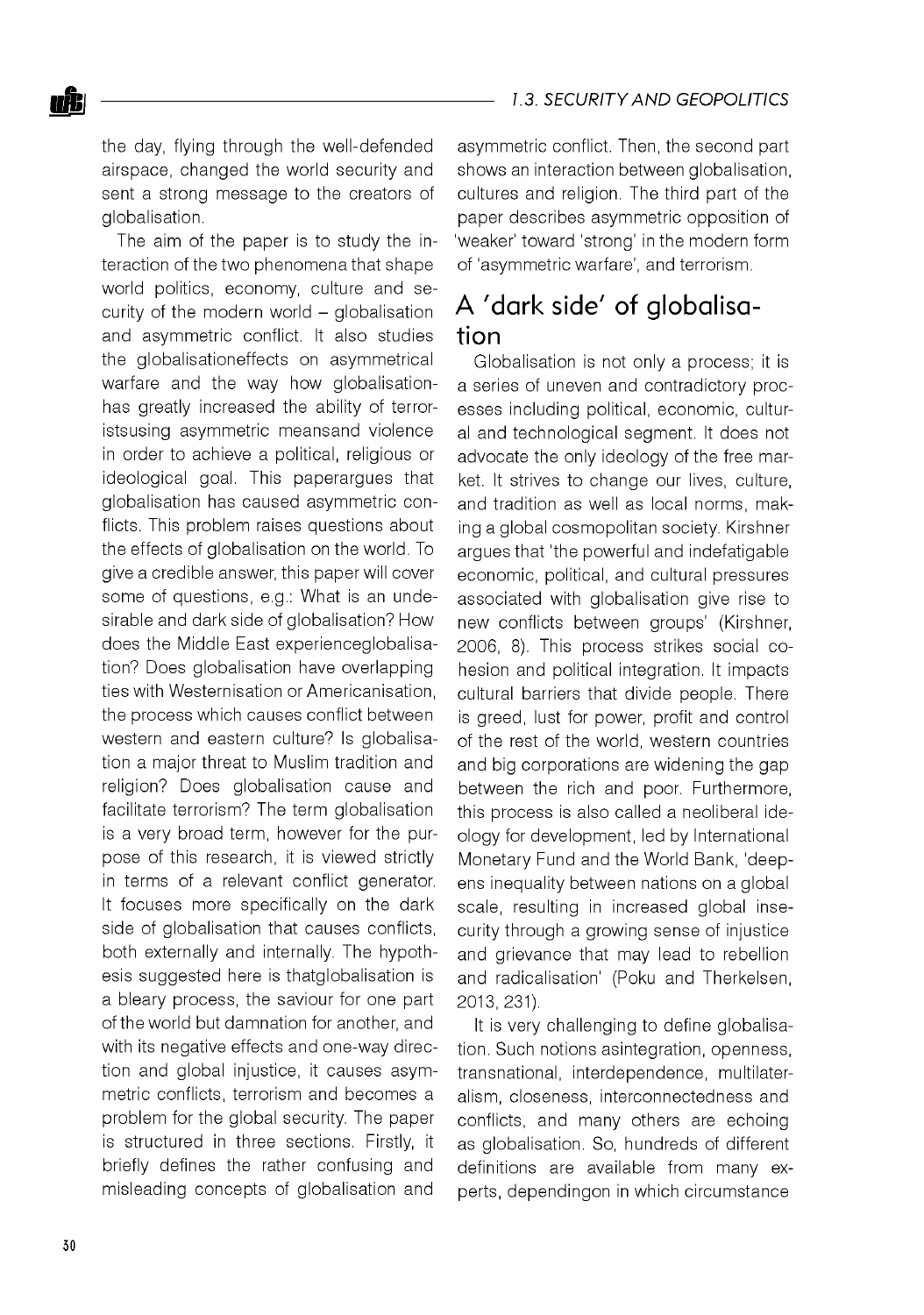they were created. Academic thinkers are usually divided in the approach of defining globalisation. An interconnection and interactive dimension of an inevitable and very helpful process 'can thus be defined as the intensification of worldwide social relations which link distant localities in such a way that local happenings are shaped by events occurring many miles away and vice versa' (Giddens, 1990, 64). However, others (Lerche, 1998, Hoffman, 2002, Amin, 2003, Hanafi, 2003, Jones, 2000and Rubin, 2003)are very criticalabout this process stating that,

'globalisation has also been portrayed as having a very dark side... driven by economic power, clearly promotes the hegemony of Western culture and corporations; puts jobs and communities at risk in the rich countries and exploits cheap labour in the poorer countries; increases threats to the environment; and undermines the foundations of democracy and social stability by subjecting national political institutions to forces of economic change beyond their control' (Lerche, 1998).

Furthermore, Hoffman argued that 'globalisation, far from spreading peace, thus seems to foster conflicts and resentments' (Hoffman, 2002). Other points of view consider globalisation with its radical effects as 'involving radical reorganizing and reconfiguration of the relationship between individuals, groups and organisations, so that regardless of whether or not individuals become more globally mobile, multiple distant influences affect their lives' (Jones, 2000, p. 15). French-Egyptian economist Amin describes new globalisation led by the political system in the service of global market disturbing the sense of the old process of globalisation. Furthermore, he advocates an alternative humanistic project of globalisation with a socialist perspective.

He argued that 'the erosion of the old system of globalisation is not able to prepare its own succession and can lead only to chaos' (Amin, 2003, p. 41). He presents evidence of two periods of globalisation. The old one which was helping undeveloped regions with a long-term of gain and the modern one, led by the World Bank and International Monetary Fund, with the shortterm of gain. As a consequence, instead of creating 'New World Order', a globalisation process creates the new form of economic, political and cultural polarization leading the World to new world disorder. This world polarization is especially expressed between industrialized centres and non-industrialized part of the world, between the North and the South.

Most of the Southern thinkers have opposing thoughts about globalisation. One of them is Hassan Hanafi who argues that 'globalisation is one of the common forms of Western hegemony, not only achieved through military action or the economy but also, through the market' (Hanafi, 2003). He accused several western industrialized nations of making the new age of slavery transforming the Third World into one big market using the process of globalisation as 'one of the forms of Western hegemony based on the laws of the market and military power, a concept which goes back to former imperialism.' Further on, the professor called it 'Americanisation, as the United State is now the only existing block which challenges the rest of the world' (Hanafi, 2003). Another Middle Eastern thinker Barry Rubin argued that 'globalisation refers to the spread of ideas, customs, institutions, and attitudes throughout the globe and originated in one part of the world. At present, they are usually Western in origin. Thus, it is easy to see globalisation as largely equivalent to Westernisation' (Rubin, 2003). The process of the world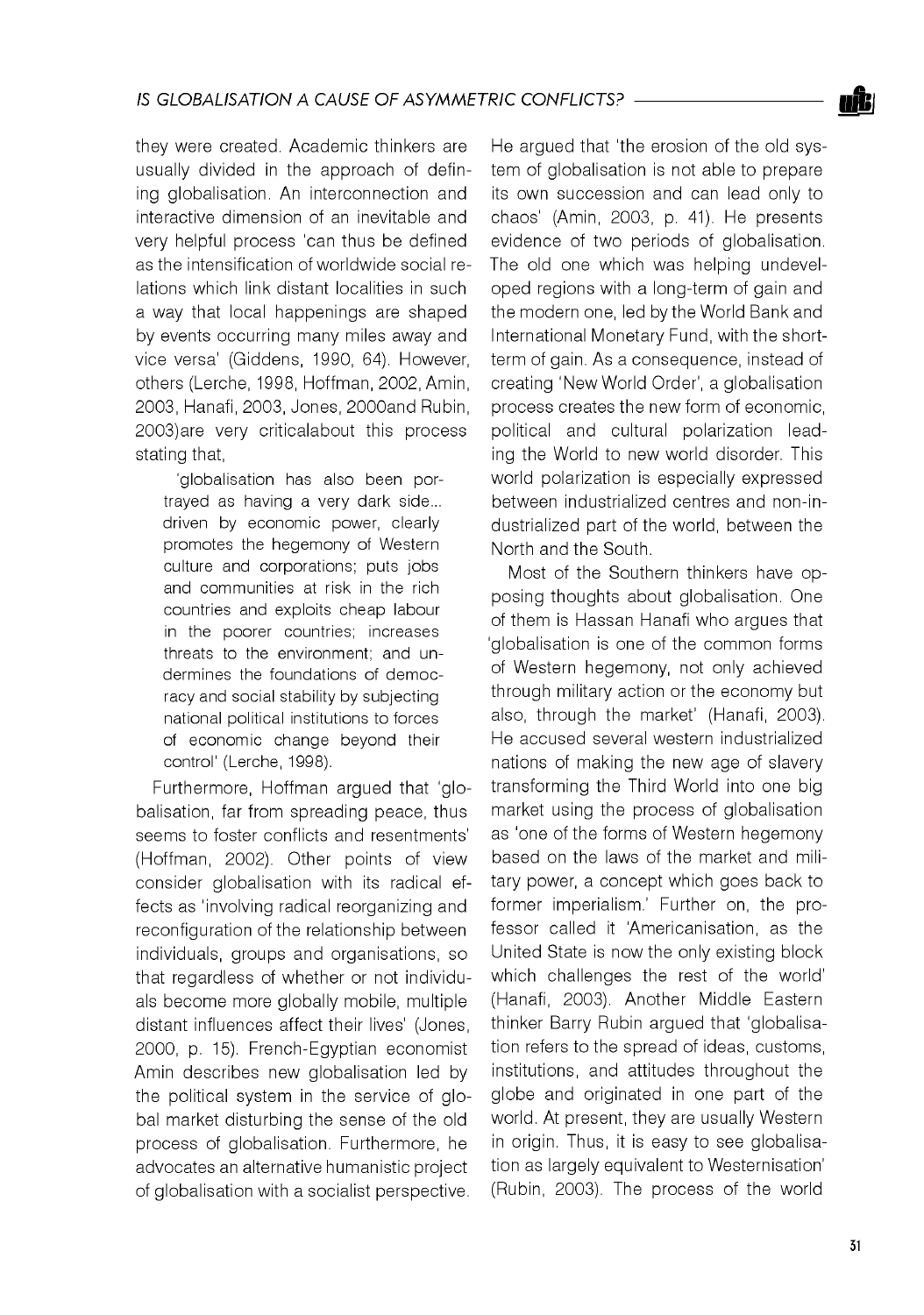globalisation is opposed to an inexorably growing anti-globalisation movement. This movement does not reject globalisation as such. It is against weaknesses and current globalisation process defects. Instead of well-being economy or 'happiness', there is the process which goes toward economic profit and clash of civilisations.Although there have always been struggles between individuals, between the small and the big, the rich and the poor and the strong and the weak, globalisation made it even worse in the last few decades. It created bigger inequality between the North and the South. Those differences are the growing sources of tension between globalised and non-globalised, the strong and the weak, therefore creating conditions for conflicts. The majority of conflictsmentionedabove are asymmetric in nature; they are waged within the borders of one country among the dissatisfied and the government, or on the international arena betweendissatisfiedgroups and big centres of power,or between global hegemons and local forces.

There have been no equal powers in the worldsince the fall of the Iron Curtain. So, after it fell, the symmetry of conflicts lost its meaning.Rogue governments, nations and non-state actors rely more on asymmetrical means to attack its very superior enemy. Symmetric old-fashioned warfare is replaced by 'asymmetry in armed conflict', which'has been most often interpreted as a wide disparity between the parties, primarily in military and economic power, potential and resources' (Stepanova, 2008, p. 14). Most of the conflicts after the Cold War are seen as intra-state conflicts. In the last two decades, usually coalition led by a strong power fightsthe weaker within internal conflicts between states or government and non-state actors. Stepanova gives a reliable definition of asymmetric conflict explaining a role of the USA as the great

power in the world, where 'the absolute military-technological superiority of the USA over any other actual or potential opponent means that nearly every armed conflict in which the USA may be engaged is by definition asymmetrical' (Stepanova, 2008, p. 15). Thus, following that logic, the asymmetric way of fighting is the only choice for an opponent to express their disagreement. It is not new and it was not been born with globalisation but it was intensified by globalisation afteran transnational terrorist organisation Al Qaida attackedthe World Trade Centre and Pentagon in 2001. This way of fighting has been and will be the biggest challenge for the countries. Global battlefield, the wide spectre of weapon, unknown adversary, non-traditional methods, new technology and borderless environment will portray contemporary conflicts.

Globalisationreshapes the nature of conflict, bringing it from the local environment to the global stage through economic, cultural and political pressure creating violence and new vulnerabilities of global security. Globalisation pressure moving toward union or uniformity undoubtedly creates demand for insulation and forces the weaker to resist. It is obvious that globalisation is a destabilizing factor in the relationship between individual and groups. Creating 'new cultural world order', global forces interfere into a very sensitive cultural and religious domain, awakening neo-fundamentalism as a product of globalisation. However, the 'dark side' of globalisation is driven by interaction between McWorld from one side and the defenders of fundamental cultural and religious values from another side. Instead of having a 'new world order' sufficient for all, globalisation aroused the holy war from local to global stage as a reaction against McDonaldization.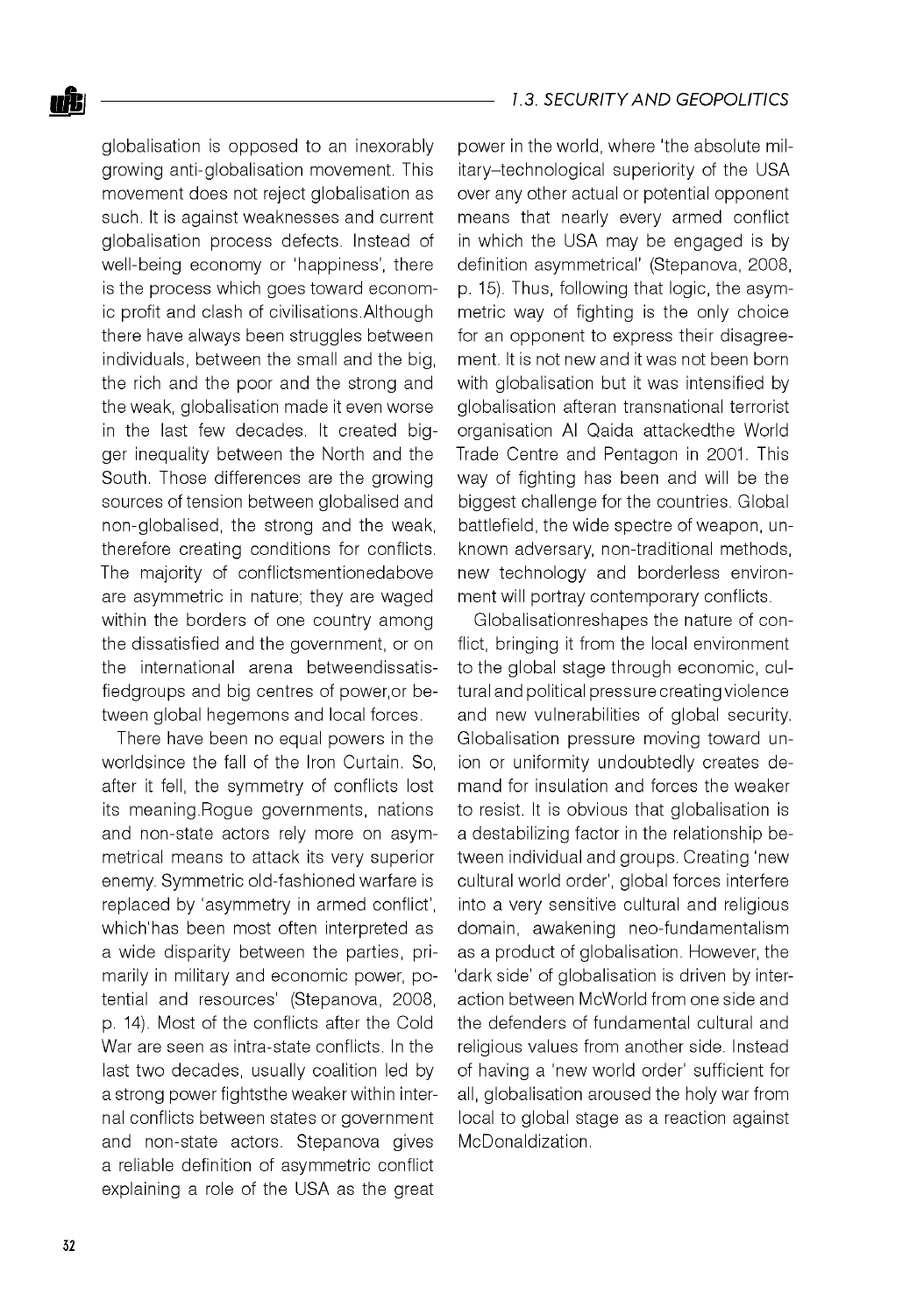

# Globalisation, cultural and religious values

The world will clash because of globalisation.Huntington asserted that 'the great divisions among humankind and the dominating source of conflict will be cultural' (Huntington, 1993). He claimed that the endeavour of the Western countries promoting their democracy and liberalism as universal values, in order to maintain their military preponderance and to advance their economic interests will cause violent response from other cultures or civilizations. Globalised civilisations promote a modern way of life and democracy, forcing others to accept it without their will, whichcauses tension, even anger. Robert Wright argued that 'the modern world - featuring alcohol, satellite-beamed pornography, lapel-wearing alpha females - is an offense to traditional Islamic values. And globalisation sticks modernization in the face of Muslims, whether they like it or not' (Wright, 2002). There are fewer and fewer 'Third World' countries with whichthe West shares cultural and moral, social and political beliefs and aspirations. In essence, globalisation has led to harmful consequences to different cultures around the world, especially to the Muslims world. Modernisation, integration, openness, transnational, interdependence, multilateralism, closeness, interconnectedness and others describing globalisation are going to be against conservative culture and religion of the Muslim world. The Western aspiration for financial interests and benefits are becoming bigger and bigger, leading Western policy to suffer disasters or encountered problems in the Muslims world.

The literature overview showsthat globalisation in a many ways helps people in the Third World countries. If globalisation is taken as phenomena of inter-dependents and

interaction in the world, it helps not only individuals or benevolent organizations but fundamentalist and Islamic groups, too. Griffel argues that 'Islamic fundamentalism has been, in fact, strengthened by globalisation. In the Middle East, it is one of its driving forces' (Griffel, 2003). The Middle Eastern fundamental groups benefit from the flow of information and spread of communication. It is clear that globalisation has made a 'global village' ofthe world; however, itmakes an Islamic global village too. Modern technology and interconnectedness make it easy to spread the message among fundamentalist and Islamic groups. So, it is unproblematic to present the humiliation and killing of a Muslim youth in Palestine, western drones of death bombing Syria's and Iraqi's towns, and Islamic fundamentalist executing westerners. There is no need for fundamentalist from all over the world, either Islamic or Christian, to come to the Middle East to see it and start revenge in their neighbourhood in France, US, Belgium or elsewhere in the world. However, western support for Middle East governments in the process of globalisation fuelled conflicts between those pro-western governments and fundamentalist movement. An antiwesternization idea is not related only to the national state level or the particular territory, that idea is in *'Ummah'* (the unity of the Muslims) and it spreads all over theworld. So it would not be a mistake to name this conflict a 'global jihad' caused by globalisation, according to Griffel. Although globalisation helps fundamentalists and other radical groups to spreadtheir ideology, it encroacheson Islamic culture, religion and other values, too.

Even if economic rapid growth and easy integration into the global market using modern information technologies help Muslim countries, there is still the strong impact of globalisation on Muslim culture.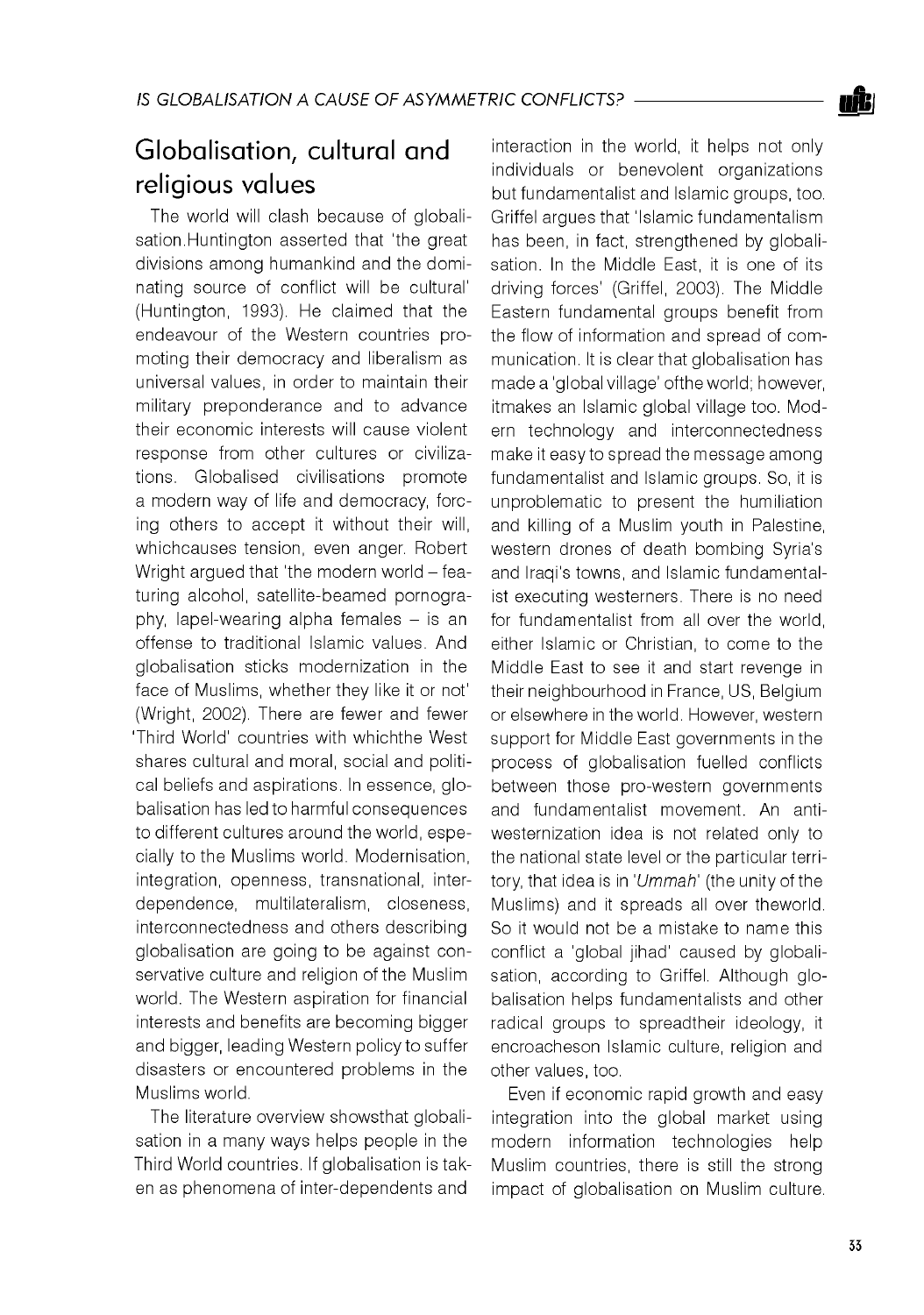

Globalisation as a phenomenon is going beyond information technologies and liberal market as it involves culture, morality and religion, too. Many Arab thinkers share an opinion that globalisation is directed by the West, e.g. there is 'a general fear that globalisation has brought an 'invasion' of American culture to Muslim societies that will 'hollow us out from the inside and domesticate our (...) identity' (LeVine, 2002). Globalisation is understood as the development of forced difference which guides societies to deepen poverty and inequality inside as well as between countries. The result is the same, the continuation of Western domination and its hegemony as it was a hundred years ago. The only differenceis that Western countries usea new tool to overthrow present Islamic cultural norms and establish its cultural values. Globalisation is a new Western approach to achieve imperialist aims in the Muslim world. Fighting against capitalism and materialism over two centuries,the Muslim world is again at the edge of the ending of its realm of quietude and immaterialism. The global 'War on terror' after 9/11 attack on the US made it even worse, killing innocent civilians increases terrorism.A radical Islamic movement uses it to mobilize young and unemployed Muslims against western globalisation promoters and the negative effects of globalisation.

Taking Islam and its *'Ummah'* in entire Islamic civilizationinto consideration, it is obvious that many countries and populations are unable to accept global transformation, especially those negative effects of globalisation which confronts tradition and religion. Rubin argues that globalisation in the Muslim world is 'seen as a major threat to tradition. Where religion is far more traditional in its practice, the defence of religion also conflicts with the acceptance of

modernization' (Rubin 2003). The Islamic religion is based on holy Qur'an and the *Hadith1.* If modernisation means replacing seven century- old tradition by a new Western tradition, it will not be possible because the Quran is not subject to be changed. In the same article, Rubin is convinced that 'the very size and cohesion of an Islamic community builds a religious, and hence cultural wall against many aspects of globalisation' (Rubin, 2003). Islam is the religion with its own *Sharia2* law based on the Qur'an and Hadith and ensures the proper orders to its society, so the elements of globalisation will be in conflict with Islamic belief. However, as a result, western product, globalisationis seen as a devil's work in many Islamic countries and as such will be seen as hostile in the future.

It is obvious that globalisationleadsthe world to chaos. Lynch argues that 'the Arab Middle East stands at the centre of the conflicts and the fear associated with the backlash against the globalisation and Americanisation of the culture' (Lynch, 2006, p. 172). A globalisation process unifies radical Islamic movement in the Muslim world. The easy and fast spread of anti-globalisation Islamists messages lets it be clearly understood and hugely supported among fundamentalist creating an anti-western vision justifying a reason for jihad. Muslim anti-globalisation movements should not be underestimated. Learning about Islamic culture and its religion, understanding and respecting its 'right to be different' could be the way to mitigate effects made by a ruthless process. Otherwise, theworld is

Hadith, Arabic Hadîth ("News" or "Story"), also spelt Hadît, record of the traditions or sayings of the Prophet Muhammad, revered and received as a major source of religious law and moral guidance, second only to the authority of the Qur'ân, the holy book of Islam. (http://www.britannica.com/topic/ Hadith)

Sharia, also spelt Sharî'ah the fundamental religious concept of Islam, namely its Islamic law. (http://www.britannica.com/topic/Hadith)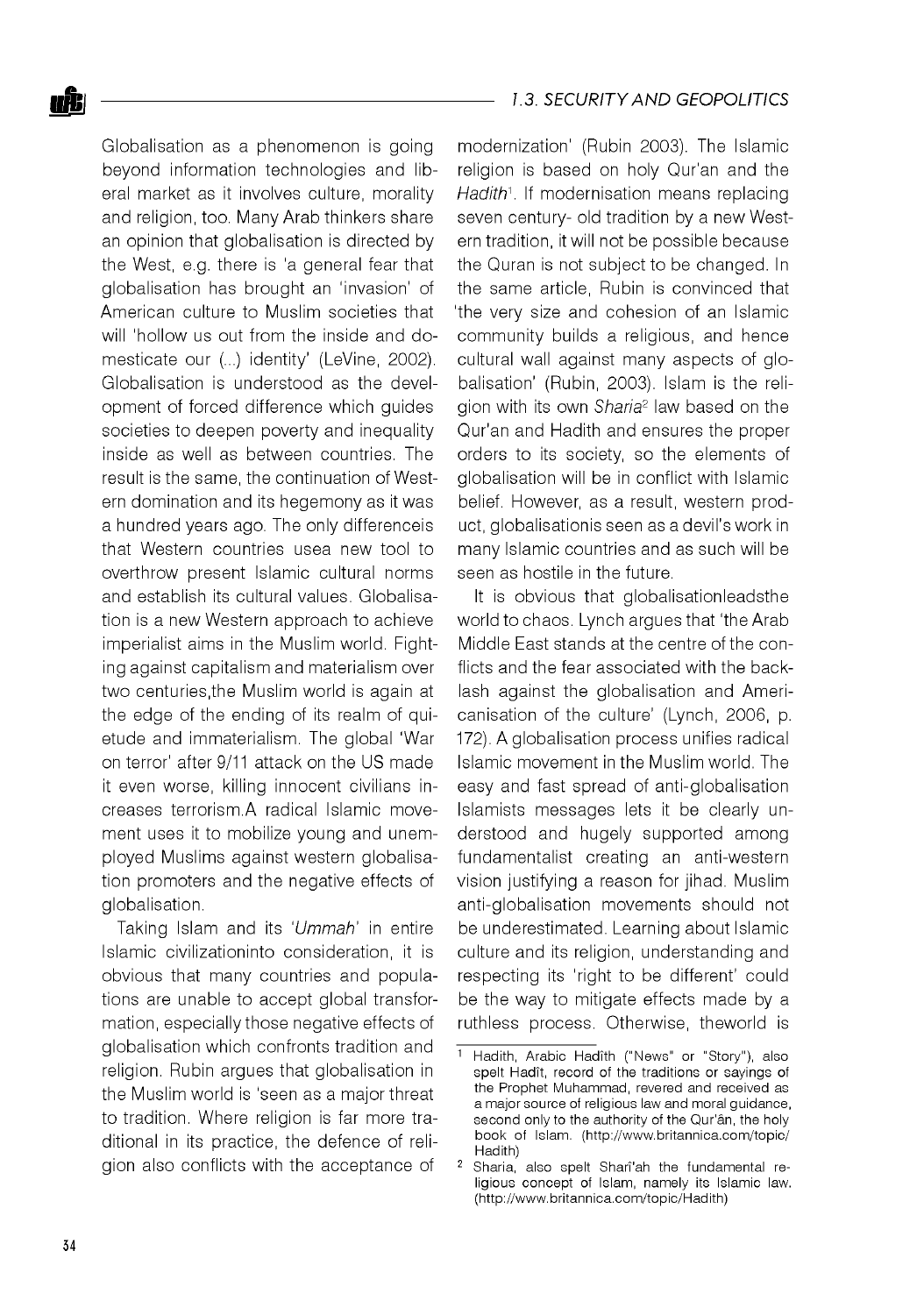

going to face brutal violence between civilisations, manifested through the only possible way, asymmetric warfare known as terrorism.

## Globalisation and terrorism

Terrorism existed even before the globalisation process started. It was seen as the weapon of the weak in the conflict between states or parties within one state. The phenomenon as an old terrorism form appears in the first century in Palestine, up to new one, global, modern or jihadist terrorism seen today. It is hard to draw the line between those two eras of terrorism, but it is sure that attacks on US embassies and military installations followed by the attack on Twin Towers and Pentagon on September 11, 2001, have changed the world. A well-known terrorist organisation Al Qaeda made the deadly plan somewhere in Tora Bora mountains and executed it a few thousand miles away, in the heart of superpower. It could be evidence that 'Islamic terrorism, for example, is not only based on support for the Palestinian struggle and opposition to an invasive American presence. It is also fuelled by resistance to "unjust" economic globalisation and to a Western culture deemed threatening to local religions and cultures' (Hoffman, 2002). Other thinkers share the same claim, for example, Lafraie argues that 'the formation of Al Qaeda itself can be seen as a manifestation of globalisation. Itadvocates causes directly or indirectly linked to the globalisation process, and its establishment was facilitated by globalisation' (Lafraie, 2014, p.115). The main players in September 11 attack, the members of 'the Hamburg Cell' were the product of the globalisation process in their countries - Egypt, Yemen, Saudi Arabia, Morocco, United Arab Emiratesand Lebanon. As a group of young, unemployed people with different education level and

religion, disappointed by the role of the West in their countries were an easy target for terrorist recruiters. A group indoctrinated by anti-globalist, used all benefits of globalisation to travel around and conduct training, it easily received money from its founders, and in the end, they used globalisation means, passenger planes to attack the heart of globalisation.

Terrorism grows in both domestic and international arena, especially after the end of the Cold War. Modern terrorism acts violently trying to influence an international system. According to Coker, 'the information technologies of the 1980s facilitate internationalcrime and assist terrorism' (Coker, 2002). Globalisation tools to develop societies as 'the engines of globalisation - the information revolution, cheap and open intercontinental transportation, global 24-hour media, electronic finance infrastructure, increasing participation in international organisations, and liberalized trade and investment' (Pollard, 2002), now used by terrorist to weaken or even destroy those societies. Globalisation provides power and any other means to those nonstate actors or terrorists needed to project its power and methods of violence from one to another part of the world. It was not the case of the old or ordinary terrorism seen at the local level sponsored by the state. Modern terrorist groups act out of national borders, they act at international stages using globalisation tools, simultaneously attacking the most valuable means of globalisation and power canters of globalisation holders. That is exactly what Al-Qaida does at an international level. Those terrorist organisations disrupt the integration of political, economic and cultural activities and with their violent acts, they nationally separate people. Al Qaida identified globalisation as the process of Americanisation that explains why they choseglobali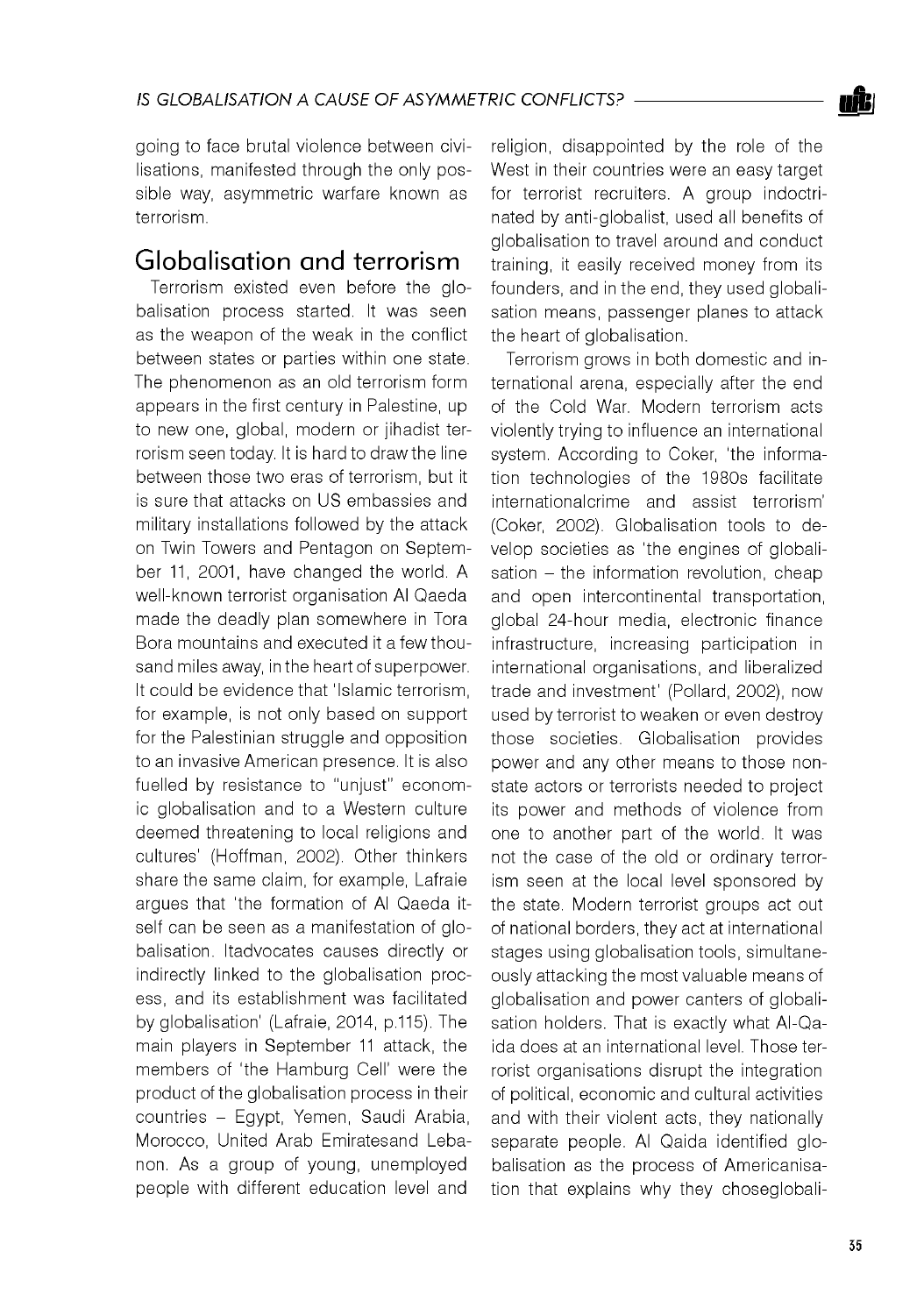sation holders, World Trade Centre towers, and the US military power centre, Pentagon, as their targets and changed the security future of the world. It showed that terrorists do not distinguish civil form military targets to achieve their objectives.

Globalisation changed the nature of terrorism, especially after the end of the Cold War. Many civilians were killed in the last two decades by terrorists because 'the main reason people are targeted is that terrorists no longer distinguish between limited and restricted uses of violence' (Coker, 2002). According to Coker, terrorism is 'the dark side of the global village - the ability of that village's alienated minorities to hit out at their perceived oppressors over huge distances' (Coker, 2004, p. 40). Coker argues that radical terrorists do not reject the means of globalisation but they fight against its message only. They use the common language of globalisation, the internet, a cell phone network, which is an authentic product of the globalised world, even if they are fundamentally against or in conflict with it. They have one thing in common with the forces of globalisation and both sides use it to control the other or to influence each other. However, the influence of global terrorism as a tool of an asymmetric anti-globalisation war will increase with the development of modern technology. Modern technology will be equally helpful and at the same time dangerous for modern societies. There will always be some groups or societies not able to become a part of the global world and they will always be anti-global. These societies or anti-global groups are the dark and dangerous side of the globalisation process. Globalisation through information infrastructure will give them more ability to wage anti-globalisation war in the future.

Cyber warfare presents an imminent threat to highly globalised countries. Considering the cyber threat in the context of globalisation, there is no state which can claim that it has a good capability of understanding its vulnerability within its information infrastructure and its networks. **Moreover** 

'national borders are becoming irrelevant in the global and information environment and globalisation and ICT remove the differentiation between international and domestic threats. The rapidly changing nature of the threats enabled by globalized ICT infrastructure makes vulnerabilities difficult to understand and to identify' (Phahlamohlaka, 2008, p. 104).

Terrorists, spies, hackers and other nonstate actors can, relatively easily, access and offensively use Internet Communicational Technology to support their causes and acts and in this way, they easily pose threats to national security of any state. Internet networks and computers democratise access to information and knowledge. 'Malicious hackers, virus and worm writers, identity thieves, terrorists, and transnational criminal organizations reach easily across state borders to threaten individual citizens, economic infrastructure, firms, and government operations themselves' (Herrera, 2006, p. 78) They have become the tools of an asymmetric war. Contemporary terrorists do not depend on their headquarters. It is not important of how far away the terrorist head is; it is easy to act if they know their final goals, their common enemy. Tactics, training and procedures are available with one click onthe Internet. In the globalised world, even big and powerful states do not guarantee invulnerability because becoming a part of the global network of states has become more vulnerable than before.

The population of big cities, strategically important energy resources, information systems that support the life of a modern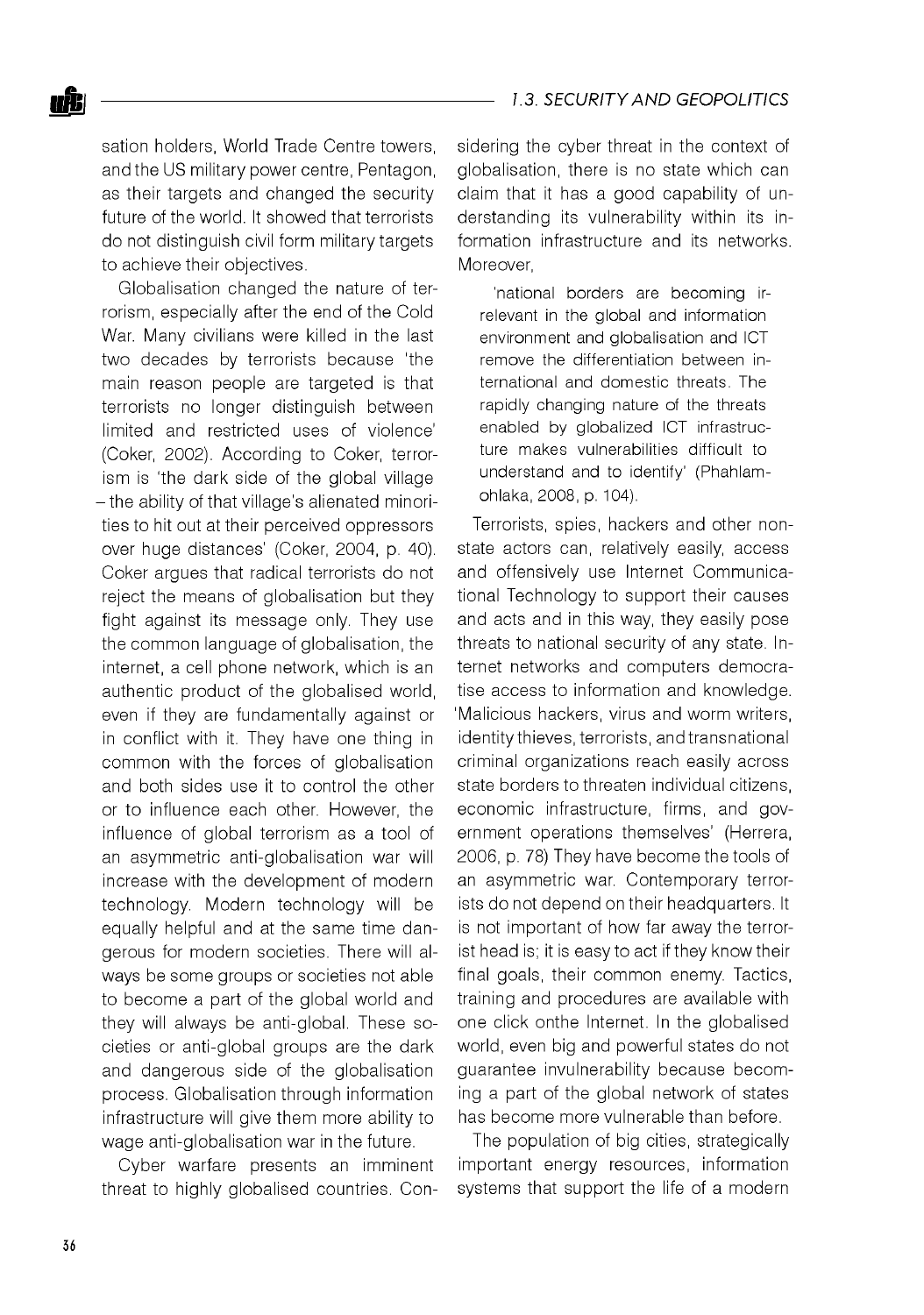state, the transportation means, tourist and banking infrastructures of the worldwide countries are only a part of thetarget list of attacks that have already happened and may happen in the future again. Al Qaeda and organisations which share the same ideology, conduct attacks at the global level by unprofessional combatants led by an ideological and religious view, acting as individuals or groups, attacking civilians and businesses. 'War on terror' in Afghanistan and Iraqdid not stop terrorists;instead, it helped them. It inflamed 'Third world' society's passion and increased terrorist morale, recruiting power, support and ability to act within the international arena.

### Conclusion

Globalisationas one of the most important processes of the world development is seen as the integration of world economies. It tends to promote western common values, economy, democracy, culture and a better way of life. Nevertheless, this paper shows its dark side as a conflict generator in the world. This processstrives to change lives, culture, and tradition by shaping the word toward 'the global village', even thoughthis process is not welcomed by others, by the rest of the world,and by those who see globalisation as Americanisation or Westernisation.As the destabilizing factor of global security, globalisation encroaches on a very sensitive cultural and religious domain, awakening Islamic neo-fundamentalism and terrorism. An ideological tool of world's industrialized power centres,glo balisationimposes global hegemony over non-globalised world. Instead of being welcomed, it is rather seen as a return of western neocolonialism and hegemony in the Middle East and North African countries.

It has always been challenging to cross the line which divides civilisations and different cultures, causing failure to respect the

right to be different. Globalisation provokes more and more conflicts among global actors. Especially, itrepresentsan impact on the culture and religion among civilisations arousing conflicts and decreasing international security. It is clear that theopaque processgives the large share in the global insecurity and causes asymmetric conflicts. Globalisation became the large part of the problem for global security.This unstoppable process leads the world to new merciless conflicts. In countering global conflicts in the future, the biggest challenge will be to ensure that ordinary lives continue and after all, the protection ofordinary people's lives in this ruthless process.

### References

- Amin, S., 1997, The future of global polarization, In: J.D. Schmidt, J. Hersh, 2003, Globalisation and Social Change, New York: Taylor and Francis e-Library.
- Coker, C., 2002, Globalisation and Terrorism (online) Available at: [http://www.](http://www) g8.utoronto.ca/conferences/2002/tokyo/cocker.pdf (accessed 10 December 2015).
- Coker, C., 2004, Globalisation and Insecurity in the Twenty-First Century: NATO and the Management of Risk, Oxford: University Press.
- Giddens, A., 1990. The Consequences of Modernity, Cambridge: Polity Press.
- Griffel, F., 2003, Globalisation and the Middle East: Part Two, (online) Available at: <http://yaleglobal.yale.edu/content/> globalisation-and-middle-east-part-two (accessed 10 December 2015).
- Hanafi, H. 2003, Globalisation Is Western Hegemony, (online) Available at:https:// en.qantara.de/content/hassan-hanafiglobalisation-is-western-hegemony (accessed 15 December 2015).
- Herrera, G., 2006, New Media for New World? Informational Technology and Threats for National Security, In: J. Kirshner, 2006, Globalisation and National Security, Florence: Routledge.
- Hoffman, S., 2002, Clash of Globalisations, (online) Available at: [http://www.](http://www)